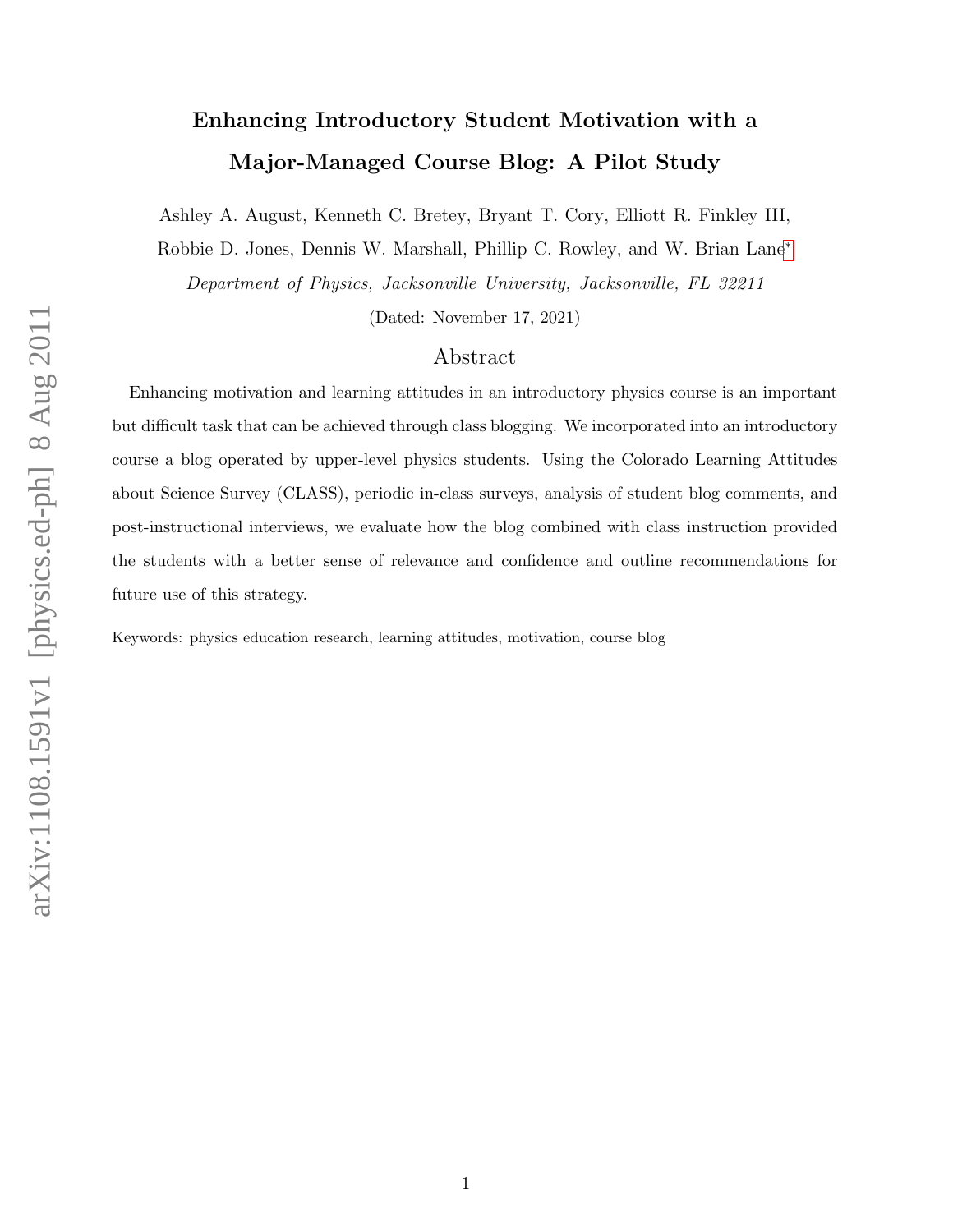#### I. INTRODUCTION

#### A. The Importance of Motivation in Physics Education

Physics education research has identified a variety of student learning attitudes that shape and are shaped by the learning experience,<sup>[1](#page-16-1)</sup> many of which are not explicitly addressed in typical introductory courses.<sup>[2,](#page-16-2)[3](#page-16-3)</sup> Similarly, learning theory describes the importance of considering student motivation in curriculum design.[4](#page-16-4)[,5](#page-16-5) In particular, it is important for science instructors to consider the motivational factors of relevance and confidence,  $6,2$  $6,2$  which have a significant impact on student performance in both class and lab<sup>[7](#page-16-7)</sup> since they determine the amount and quality of effort that the students put forth.<sup>[8](#page-16-8)</sup>

Instruments that measure student learning attitudes and motivational factors reveal that introductory physics courses typically result in notable declines.<sup>[9](#page-16-9)[,2](#page-16-2)</sup> The challenge for instructors, therefore, is to design instructional strategies that can encourage, develop, and reward these learning attitudes and motivational factors.

#### B. Course Blogs: A Possible Remedy

Weblogs can be used in an introductory physics course to improve attitudes and expectations by providing an opportunity for the students to relate to the course material and to develop their confidence. One study<sup>[10](#page-17-0)[,11](#page-17-1)</sup> that used an extra-credit course blog written by the instructors to supplement class discussion found that students that actively participated in the blog maintained more positive attitudes towards physics (particularly a stronger sense of relevance of physics concepts) throughout the course than those who did not actively participate. A second study<sup>[12](#page-17-2)</sup> that required the students to compose articles on a course blog found that students engaged at a deeper level on the blog than they did in class or traditional homework because of the freedom to pursue their interests and because of their sense of involvement in an online community.

Course blogs offer a number of useful benefits to instruction because of their ability to. . .

- Encourage a combination "of solitary thought and social interaction to engage students and reinforce learning,"[12](#page-17-2) which can result in improved confidence.
- Create a community of learning and collaboration that benefits students of all person-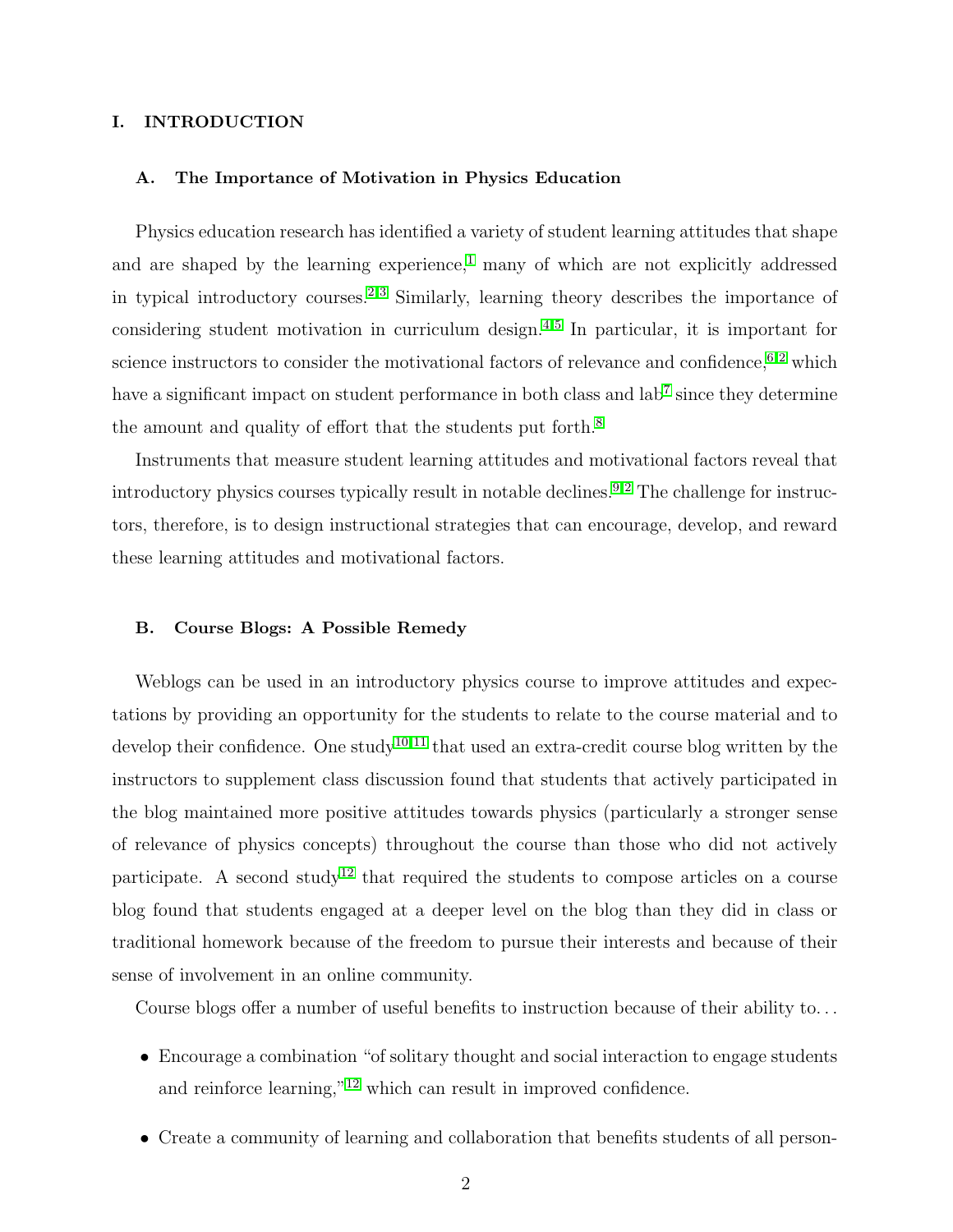ality types and learning styles.[12](#page-17-2)

- $\bullet$  Help students develop critical thinking and reflection skills.<sup>[12](#page-17-2)</sup>
- Assess and capitalize on students' pre-instructional interests, $^{12}$  $^{12}$  $^{12}$  thereby improving their sense of relevance.
- Incorporate into the learning community outsiders at different stages along the noviceto-expert journey.[13,](#page-17-3)[14,](#page-17-4)[15](#page-17-5)
- Complement and enhance other instructional strategies.<sup>[16](#page-17-6)</sup>
- Provide students with real-world experience working with Web media.<sup>[12](#page-17-2)</sup>

Course blogs can also present certain challenges, such as students' participating under the pressures of the last minute or distractions,<sup>[12](#page-17-2)</sup> which can have a detrimental impact on the students' learning experience and motivation. When using a course blog, the instructor may need to make explicit connections in class between the course material and blog content.[12](#page-17-2) Doing so can encourage students to participate and successfully develop their sense of relevance.

In Section II, we describe the implementation and mixed-methods assessment strategy of an introductory course blog managed by upper-level physics majors. In Section III, we present the results of the instructional assessment and in Section IV we present a set of recommendations based on that assessment. After wrapping up with a few conclusions in Section V, we present the assessment materials in Appendix A.

## II. THE PRESENT STRATEGY: A MAJOR-MANAGED INTRODUCTORY COURSE BLOG

We conducted a semester-long implementation of a blog in a spring 2011 introductory physics course for Aviation majors operated by upper-level physics majors in order to improve the learning attitudes and motivational factors of the introductory physics students. The upper-level physics majors were selected as blog authors to function as "mediators" of the course material between the instructor and the introductory students, since the upper-level physics majors are presumably found between the extremes of novice and expert.<sup>[15,](#page-17-5)[14](#page-17-4)</sup>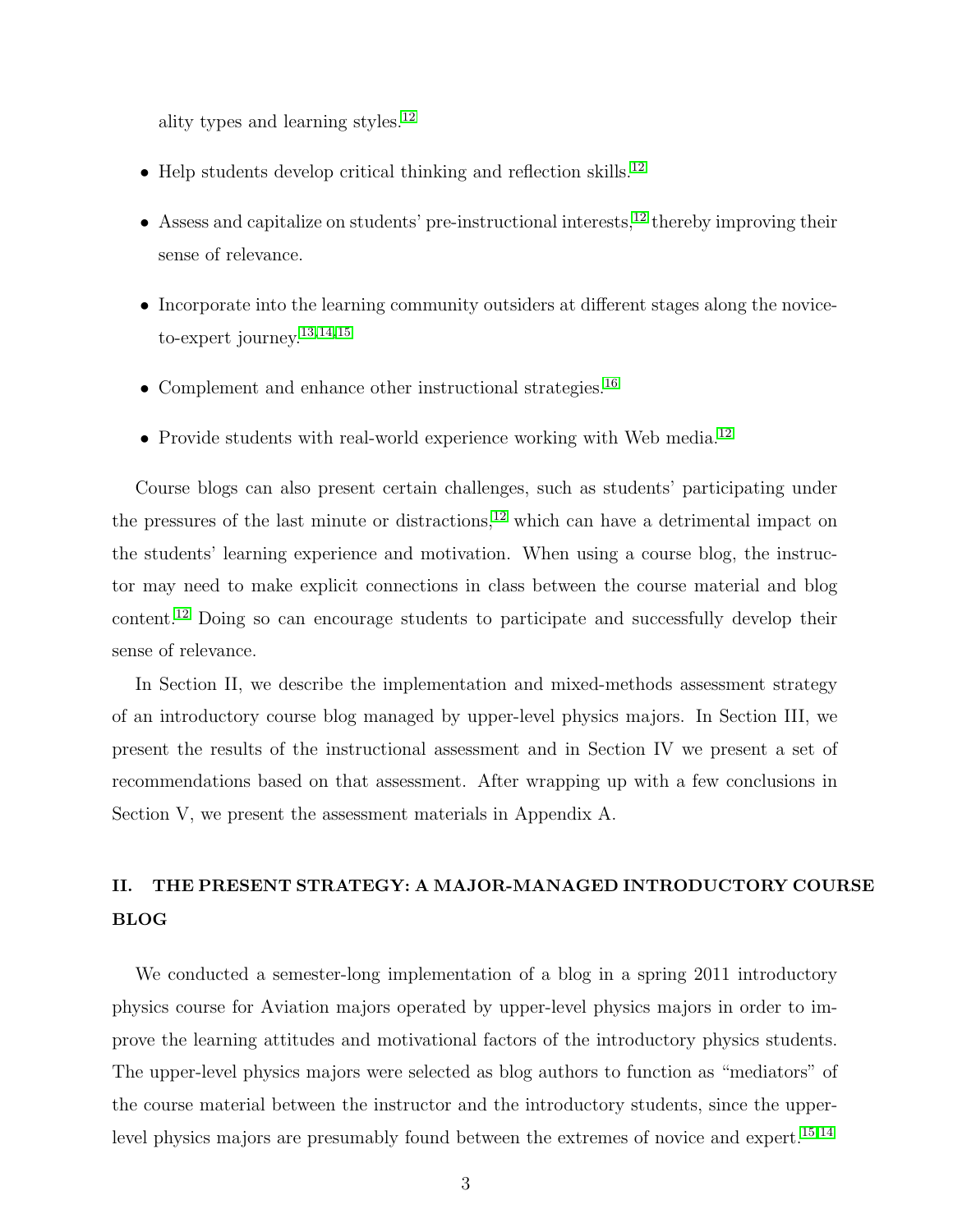#### A. The Introductory Students of Interest

These Aviation majors train to become commercial or military pilots while pursuing an undergraduate business degree. Typically, Aviation Physics is the only lab science course these students take. The course is designed to provide the students with some understanding of how aircraft and aircraft systems physically operate, producing well-rounded pilots who are more aware and more adaptive. As was revealed by student blog comments and postinstructional interviews, many of these students have not had much, if any, exposure to physics in a formal learning environment.

Insight into these Aviation majors' motivation, learning attitudes toward physics, and experience in the Aviation Physics course can be gained by examining the pre- and postinstructional results of the Colorado Learning Attitudes about Science Survey (CLASS), which assesses student epistemological beliefs about physics and learning physics along various categories by reporting a percent favorable score that indicates the students' agreement with expert-like beliefs.<sup>[9](#page-16-9)</sup> In this study, we focus on the percent favorable score of the overall survey and of the categories of Personal Interest, Real World Connection, Applied Conceptual Understanding, and Problem Solving Confidence. The first three of these categories are related to the motivational factor of relevance; the fourth category is related the motivational factor of confidence.<sup>[9](#page-16-9)</sup>

Figure 1 depicts the CLASS results for the fall 2010 semester (during which the present instructional strategy was not implemented), indicating that the Aviation majors enter the course with novice-like approaches to physics, and that these beliefs do not make strong shifts toward expert-like approaches. In particular, the Real World Connection percent favorable score showed a statistically significant decrease from pre- to post-instruction of 10%, illustrating that the course did not positively impact the students' senses of relevance. Such decline is a common occurrence in introductory physics courses.<sup>[2](#page-16-2)[,9](#page-16-9)</sup> The only percent favorable score to show a statistically significant increase was that for Problem Solving Confidence, likely due to the fact that problem solving practice is heavily emphasized in the Aviation Physics course.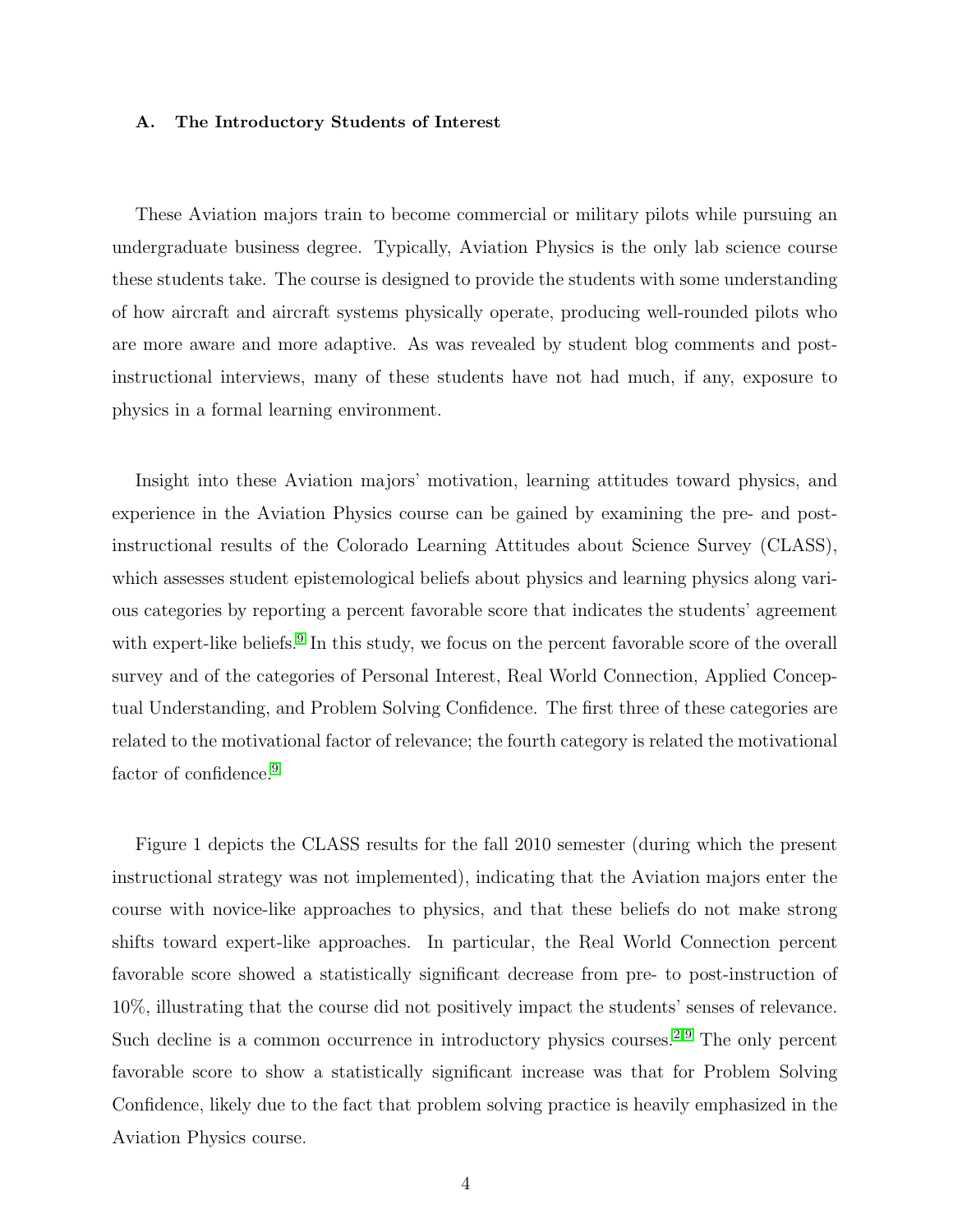#### B. Blog Design

Because of its ability to link to external sources and provide multimedia-based presentation of concepts, the major-managed course blog was conceived as an opportunity to develop the spring 2011 students' sense of relevance. In the first week of running the course blog, the introductory students were asked what benefits they hoped to gain from the course blog; the majority of the students indicated that they would like the blog to serve as a venue for seeing demonstrations of and practicing the types of problems they would be expected to solve in the course, indicating a felt need for a better sense of confidence.

The blog structure was therefore designed by the authors<sup>[17](#page-17-7)</sup> to focus on developing the students' motivational factors of relevance and confidence.<sup>[18,](#page-17-8)[19](#page-17-9)</sup> The blog articles were categorized into six topic sequences, each of which was authored by one or more upper-level physics majors or the instructor:

- 1. Physics in the News. This topic sequence showed the introductory students how physics relates to the real world, and how physics is an ever-evolving field of study.
- 2. Physics in Aviation. This topic sequence directly related physics to the Aviation majors' primary field of study.
- 3. Physics in Entertainment. This sequence provided a discussion of physics principles (both accurate and inaccurate) in movies and television shows, which has been demon-strated to be an effective instructional supplement.<sup>[20](#page-17-10)</sup>
- 4. Physics Humor. This topic sequence asked the students to apply the concepts of the course to understand physics-related humor. Such humor-related content has been demonstrated to be an effective instructional supplement.<sup>[21](#page-17-11)</sup>
- 5. Sample Problems. Usually, students only encounter sample problems in the textbook (which is archived but not interactive) and in the classroom (which is interactive, but not always well archived); these articles provided an interactive and automatically archived learning experience.
- 6. Graphing Project Head Start. The introductory students were given a weekly assignment that asked them to investigate a theoretical model of interest, involving the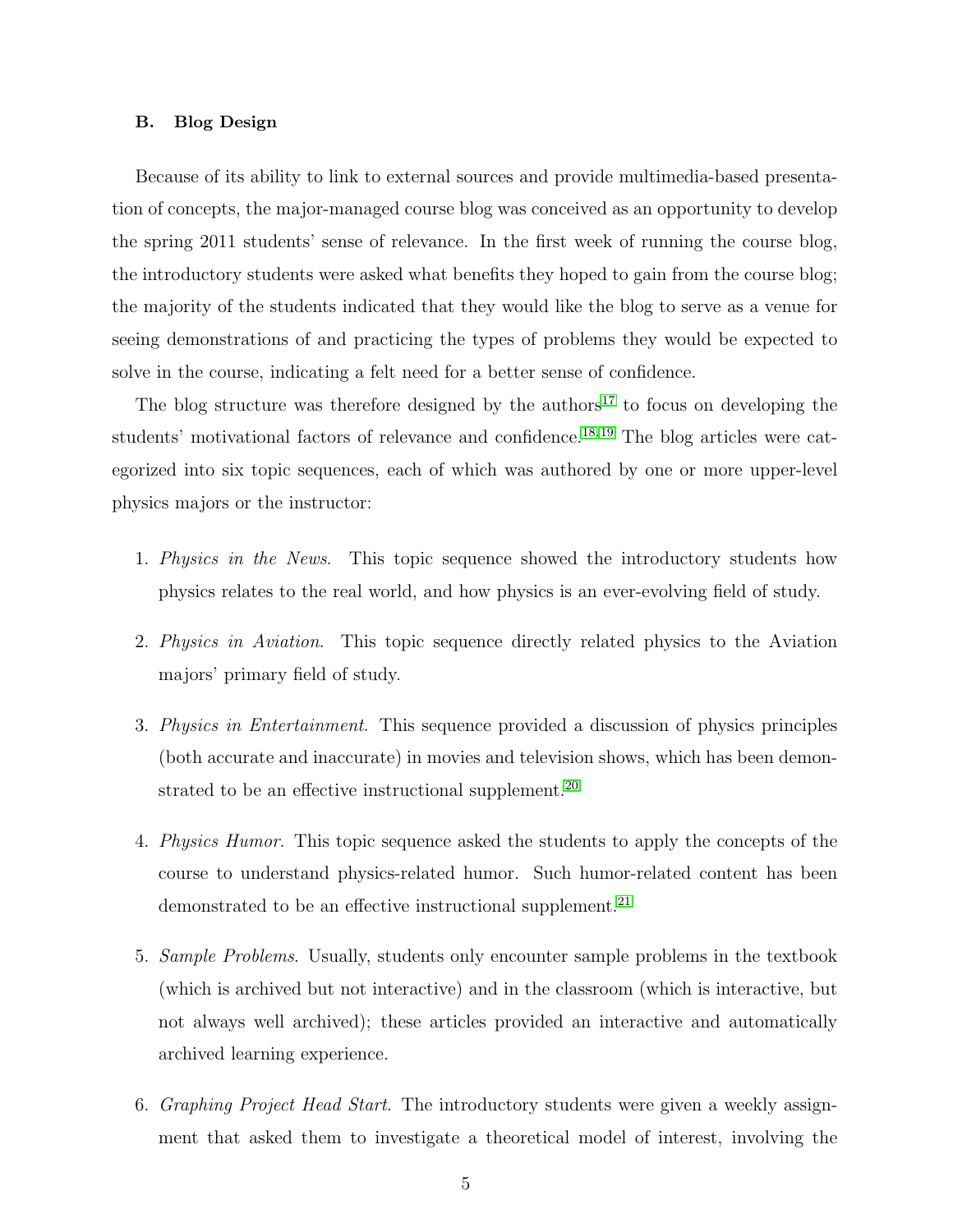creation and discussion of a graph depicting the results of their model. This topic sequence helped them begin these assignments by including tips, reminders of previously learned techniques, and further explanations of the model.

In the established motivational framework,<sup>[18,](#page-17-8)[6](#page-16-6)[,2](#page-16-2)</sup> topic sequences 1 through 4 were designed to enhance the introductory students' sense of relevance, while topic sequences 5 and 6 were designed to enhance the introductory students' sense of confidence. Topic sequence 1 was written by the instructor. Topic sequences 2 through 4 were written by one upper-level major each. Topic sequences 5 and 6 were written by two upper-level majors each. Each upper-level major was required to post an article to the blog once a week, following a set of posting guidelines designed by the upper-level majors to ensure professionalism, consistency, effective writing and multimedia use, and engaging the introductory students in the on-line conversation.[17](#page-17-7)

The upper-level physics majors participated as blog authors in partial fulfillment of a senior-level physics seminar course to develop their skills in communication, collaboration, research, and technology. In the five-stage novice-to-expert transition scheme of Dreyfus & Dreyfus,<sup>[15,](#page-17-5)[14](#page-17-4)</sup> these upper-level physics majors exhibit characteristics of the third stage called "competent" (able to plan and adapt) and are advancing to the fourth stage of "proficient" (able to see the big picture). Thus, they served as helpful mediators between the instructor (at the fifth stage of "expert") and the introductory students (at the first stage of "novice").

#### C. Means of Assessment

The impact of the major-managed course blog on introductory student motivation was assessed by the following mixed-methods approach:

- 1. The pre-to-post-instruction shifts in the introductory students' responses to the CLASS[9](#page-16-9) assessed the general impact of the course.
- 2. Short, periodic in-class surveys were administered throughout the semester to monitor the introductory students' senses of relevance and confidence.[18](#page-17-8) These surveys (found in Appendix A) were based on established design principles for course-related self-confidence surveys and interest checklists.<sup>[22](#page-17-12)</sup>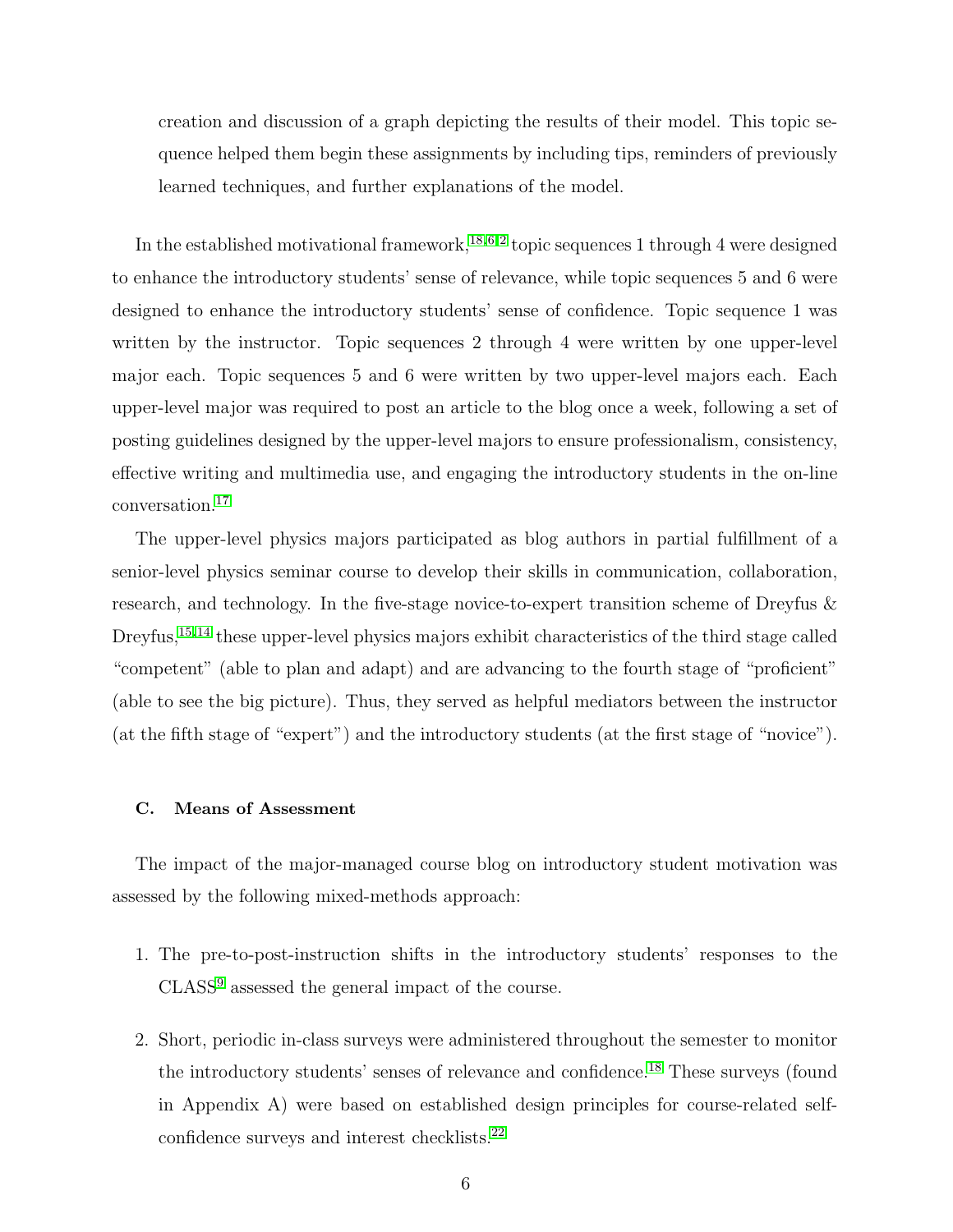- 3. The frequency and content of the introductory students' comments on the blog were analyzed to further elaborate on the survey data and to explore to what degree they engaged in each of the course blog's topic sequences. Duda  $\&$  Garrett<sup>[11](#page-17-1)</sup> identify five dimensions for evaluating student comments on a course blog: (1) student interactivity, (2) students' introduction of new knowledge, (3) students' relating the post to "the course material, real-life, or other disciplines," (4) "self-disclosure of prior knowledge or admission of learning," and (5) expression of fascination or interest. Similarly,  $Harrison<sup>12</sup>$  $Harrison<sup>12</sup>$  $Harrison<sup>12</sup>$  describes quality blog posts as those that have substantial content and that relate to the principles of the course.
- 4. End-of-semester interviews with the introductory students were conducted to further investigate their responses to the in-class surveys and the CLASS, to explore how those responses were impacted by the course blog, and to receive feedback from the students about the blog.

#### III. ASSESSMENT RESULTS

#### A. CLASS Shifts

Figure 2 shows the results of the pre- and post-instructional CLASS, indicating that, on the whole, these students did not exhibit the decline in percent favorable scores that are typical in the literature,<sup>[9](#page-16-9)</sup> a similar feature to those students who participated in the course blog in Duda & Garrett's study.[10](#page-17-0) In fact, each category (including those not reported here) saw an increase in the average percent favorable score, though not all increases were statistically significant.

The one category score to display a statistically significant shift was Personal Interest percent favorable. The Applied Conceptual Understanding percent favorable score showed an increase of comparable size (though not statistically significant). The Real-World Connection percent favorable score showed only a slight increase, but when compared with the shifts from the previous semester (which showed a statistically significant decline of 10%), it would seem that the spring 2011 course was successful in at least maintaining the students' strong pre-instructional sense of Real-World Connection. These results all indicate that, on the whole, the students' motivational factor of relevance seems to have been positively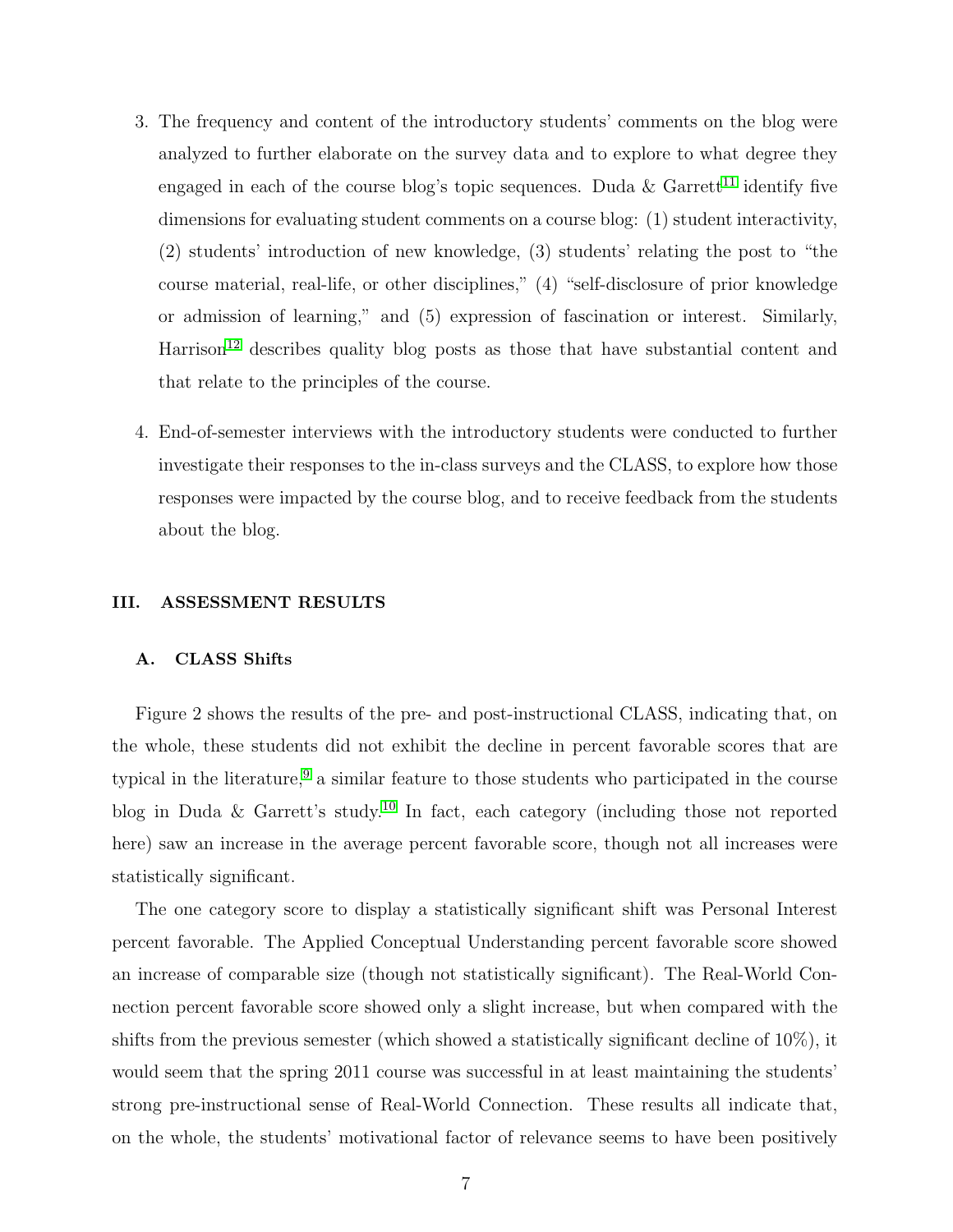impacted by the course.

Examining the Problem Solving Confidence category, we see that the students' average percent favorable score increased somewhat. These results are not as strong as in the previous semester, but still represent a positive impact on the students' sense of confidence in applying the course material.

The comparison of the pre- and post-instructional CLASS results indicates that the course made a positive impact on the students' senses of relevance and confidence in the course material. Such impact is notable when compared with results typical in the literature<sup>[9](#page-16-9)</sup> which exhibit a notable decline across CLASS categories. The task that remains is to identify if and how the course blog contributed to these changes; to do so, we turn to the in-class surveys, the blog comments, and the post-instructional interviews.

#### B. In-Class Surveys

Short in-class surveys (found in Appendix A) were given every two weeks to determine shifts in the students' motivational factors of relevance and confidence and what they perceived to cause those shifts. In general, students reported improvement in their selfconfidence in each of the identified skills. When asked which learning activities helped to improve their confidence, students cited the laboratory exercises and in-class activities (particularly the group problem-solving sessions) as being particularly helpful, with a few of the students citing the course blog as being helpful.

When asked about their change in interest on the various topics of the course, student responses were mixed. Students who did report an increase in topics interest primarily identified the lab and class discussions as leading to their increased interest. When describing their experience in the lab, students indicated that the hands-on nature of lab work was very important to their improved interest. Two of the students credited the blog as improving their interest, though one of those students never commented on the blog, which we will discuss further below).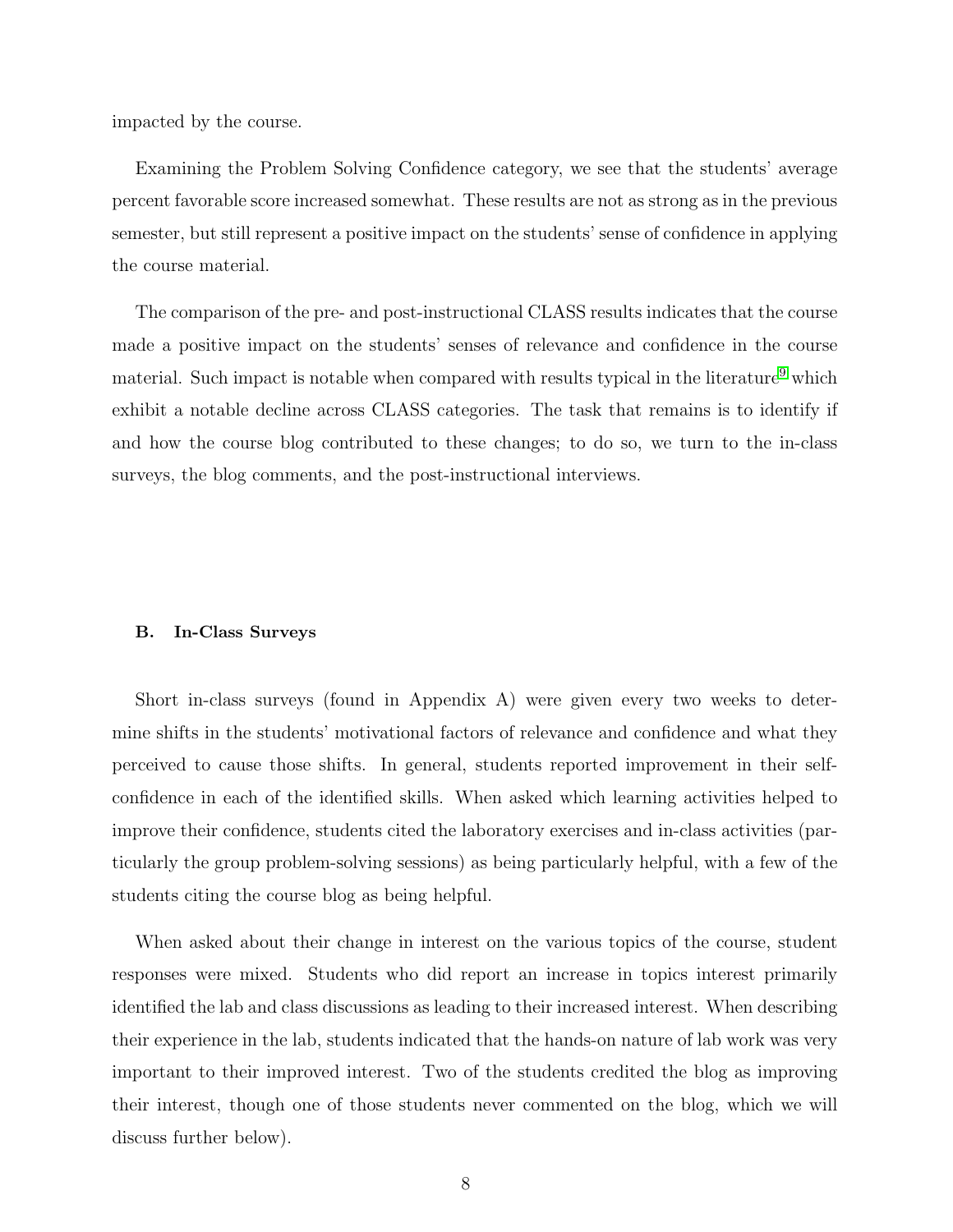#### C. Blog Comment Analysis

The frequency of student comments on the blog was somewhat minimal. Three of the seven introductory students posted a total of 15 comments. However, one student who cited the blog as contributing to his level of interest on the in-class surveys never commented on the blog. This piece of feedback indicates that the students may have read the blog more frequently than they commented on it. We will see this conclusion confirmed in the student interviews. The introductory students' comments did progress from surface-level to substantive over the course of the semester, eventually demonstrating fluency with terminology, precision, and a willingness to apply the concepts of the course to new situations.

Examining the patterns of the introductory students' blog comments yields a number of interesting observations. First, we find that students commented more frequently on articles written by authors with whom they had established a face-to-face relationship. For example, one of the blog authors also worked as a physics tutor on campus, and spent a few tutoring sessions with one of the introductory students; after this tutoring relationship began, the introductory student began commenting on the tutor's articles. Another blog author saw an increase in comments on her articles after she visited one of the introductory students' class sessions. Finally, we note that the instructor's blog articles received the greatest number of comments. From these observations, we tentatively conclude that a face-to-face relationship between the blog participants and authors can be important in encouraging responses. We will see this conclusion confirmed in the student interviews.

Second, the students seemed to primarily respond to articles that were most directly related to what they were studying in class at the time.

Finally, the topic sequences that received the most number of comments were the Graphing Project Head Start, Physics in the News, and Physics Humor. We will further examine the popularity of these topic sequences in the student interviews.

#### D. Student Interviews

The post-instruction student interviews largely confirmed many of the findings discussed above.

When asked about how their self-confidence changed over the semester, students identified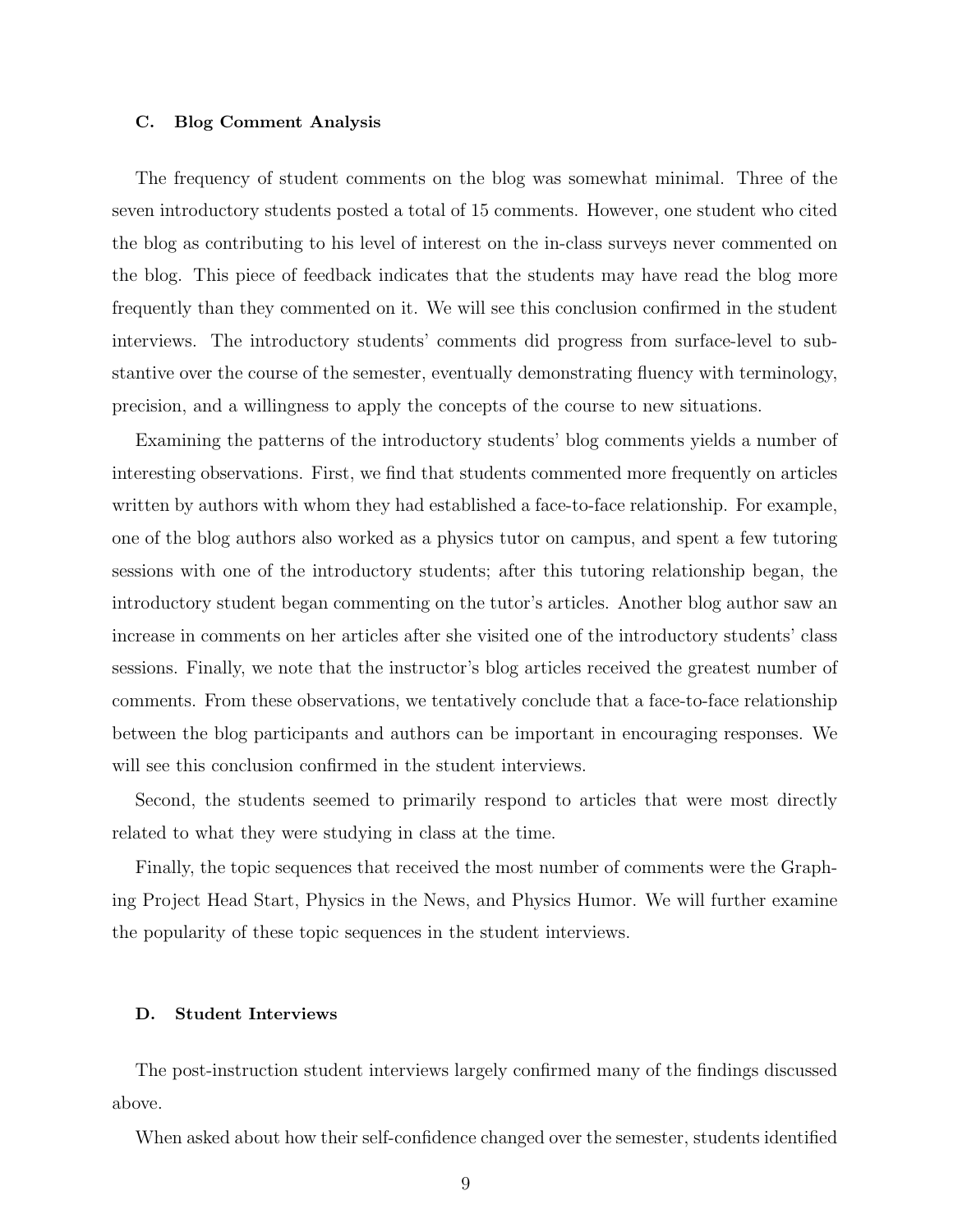that their confidence level increased as they applied themselves to the course assignments. "After a while," one student said, "I got used to... how [the instructor] wanted the assignments turned in, so the assignments became easier." "At the time," said another, "I thought. . . 'This is a lot of work!' but looking back in retrospect, [the assignments] really increased my confidence level." "My confidence level has increased. . .. As we progressed, I have more of a base, so I'm able to figure out things on my own."

When asked about how their interest level had changed, most students replied that their interest increased most significantly when they had a sense of the applicability of the material, especially when that applicability extended to aviation. One student reported, "Physics is pretty interesting. You can apply everything we learn in class to something we do in life." Another student said that his interest improved "when we started working with. . . all that stuff that had to deal with aviation." One student also reported that he was excited to see the principles of mathematics applied to real-world situations, which indicates an important lesson about student motivation: They may not see the relevance of what they learn in a course until they are immersed in a subsequent course. Another student related her sense of interest to a growing sense of intrigue with the course material. One student also indicated that his interest was lowest in topics whose problems required many laborious mechanical steps, of which he gave the unit on vectors as an example.

The student interviews revealed that all of the students read the blog, and that they all read more often than they posted comments. A couple students visited just a few times during the semester, while one student reported visiting the blog daily (even though he did not comment on any of the articles). When asked what prevented them from commenting, many students cited busyness and time constraints. "I did not give as much time as I wished that I could have to the blog," one such student regretted. Another student said, "I think I probably went to the course blog like three times out of the whole semester. I think I was just caught up in all the other stuff, like the assignments." One student even stated that when he was able to peruse the blog, he was usually "burned out on physics." Such comments indicate that forgoing blog participation (and the accompanying extra credit) was a necessary sacrifice as the students sought to manage their time and their cognitive load,<sup>[23](#page-18-0)</sup> similar to behavior observed by Harrison.<sup>[12](#page-17-2)</sup>

Some students indicated that they did prefer to interact on the blog with authors with whom they previously had a face-to-face relationship, even if that relationship consisted of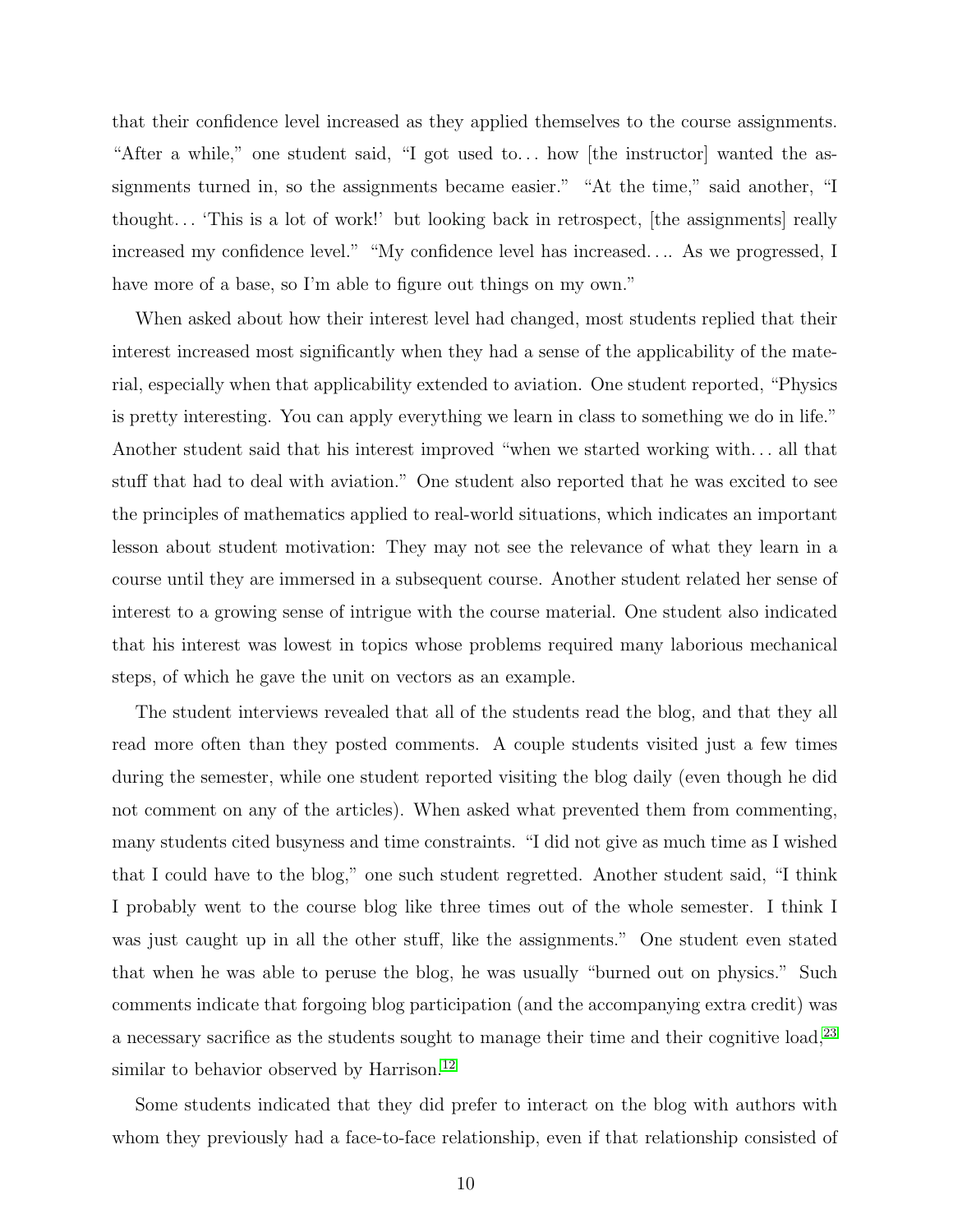only one encounter. The student who participated in out-of-class tutoring with one of the blog authors confirmed that he visited and commented on the blog thanks to this relationship and that, in fact, the author had encouraged him during tutoring to visit the blog. Another student indicated that she felt more encouraged to comment on articles written by one of the authors who had visited the introductory class, even though that one class visit was their only face-to-face contact. These observations confirm the above hypothesis that the students preferred to interact with blog authors whom they had met in person.

Overall, the introductory students reported a positive experience on the blog when they visited it. One student indicated that he was challenged to think critically, while another indicated that it was nice to discuss and work problems with others, reflecting many of Harrison's observations about the benefits of course blogs.[12](#page-17-2) Another student indicated that interacting with "empathetic" upper-level students helped to change his perceptions of physicists, an excellent benefit derived from the learning community created by the blog. One student who commented frequently confirmed that he felt that his comments became more sophisticated as the semester progressed, thanks to an increase in comfort and knowledge level. "As the class went on," he said, "I learned more about physics and got more in depth.... [My responses] definitely changed to a more analytical way of thinking."

It seems the variety of topic sequences was valuable to the students. When asked which topic sequences were most helpful, students identified the Physics Humor, Physics in Entertainment, Graphing Project Head Start, and Sample Problems topic sequences. One student also indicated that he would like to see the Physics in Aviation sequence expanded, particularly to include engineering and design topics.

#### IV. RECOMMENDATIONS

Overall, it seems that the students' experience of the blog was positive, even when they did not participate in the online discussion. Many students reported that they read the blog regularly, and that the blog did help their learning motivation, if not as significantly as the class activities, lab, and assignments. They particularly reported many of the benefits described in the literature, including a development of critical thinking, engagement, and reinforced learning,<sup>[12](#page-17-2)</sup> and found the blog to complement other learning activities.<sup>[16](#page-17-6)</sup> The interaction with physics majors also seems to have caused a change in at least one student's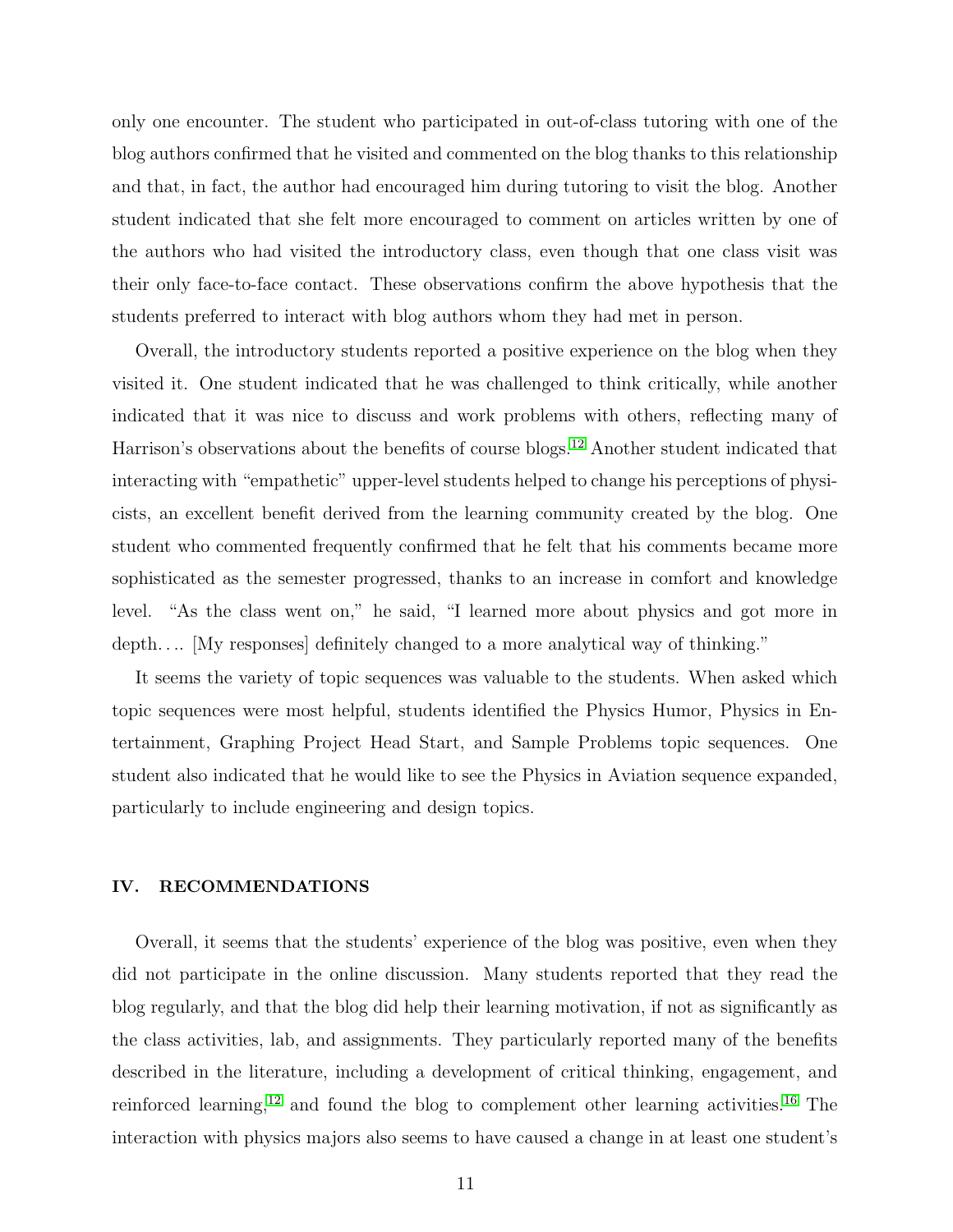perception of physicists. The introductory students seem to have appreciated and benefited from nearly all of the topic sequences.

We particularly noted a correlation between increased student participation and established face-to-face relationships, even if that relationship was a one-time classroom visit. We therefore recommend developing face-to-face relationships between blog authors and participant students near the beginning of the blog implementation. For example, the authors may be able to visit the introductory test students' class meeting to deliver a presentation (perhaps in partial fulfillment of a scientific communications course). An instructor could also encourage blog authors and participants to attend a social event outside of class. The blog authors could also conduct demonstrations in or help proctor the introductory course's lab, help the instructor conduct office hours, or serve as private tutors for the introductory course.

As with any instructional strategy, we found it vital to assess the introductory students' needs to determine the focus and direction of the course blog. The pre-instructional CLASS, the periodic in-class surveys, and the initial query of student wishes for the blog were very helpful in fulfilling this task.

Even though its impact on motivation was not formally assessed, the introductory students did report that the hands-on nature of the lab activities significantly helped their motivation. Similarly, when describing which in-class activities helped their motivation, students cited the hands-on nature of in-class problem sessions as important to them. This common characteristic would suggest that the blog should, likewise, include hands-on features. Such features could include computer simulations or instructions for at-home demos.

As described above, this instructional strategy also offers learning benefits to the upperlevel majors, including development of their skills in communication, collaboration, technology, and research. These benefits are briefly explored in the reflective section of the students' account of the implementation<sup>[17](#page-17-7)</sup> and warrant formal assessment in future implementations of this strategy.

#### V. CONCLUSION

We implemented a course blog managed by upper-level physics majors in an introductory physics course. We evaluated the impact of the course blog using the CLASS, periodic in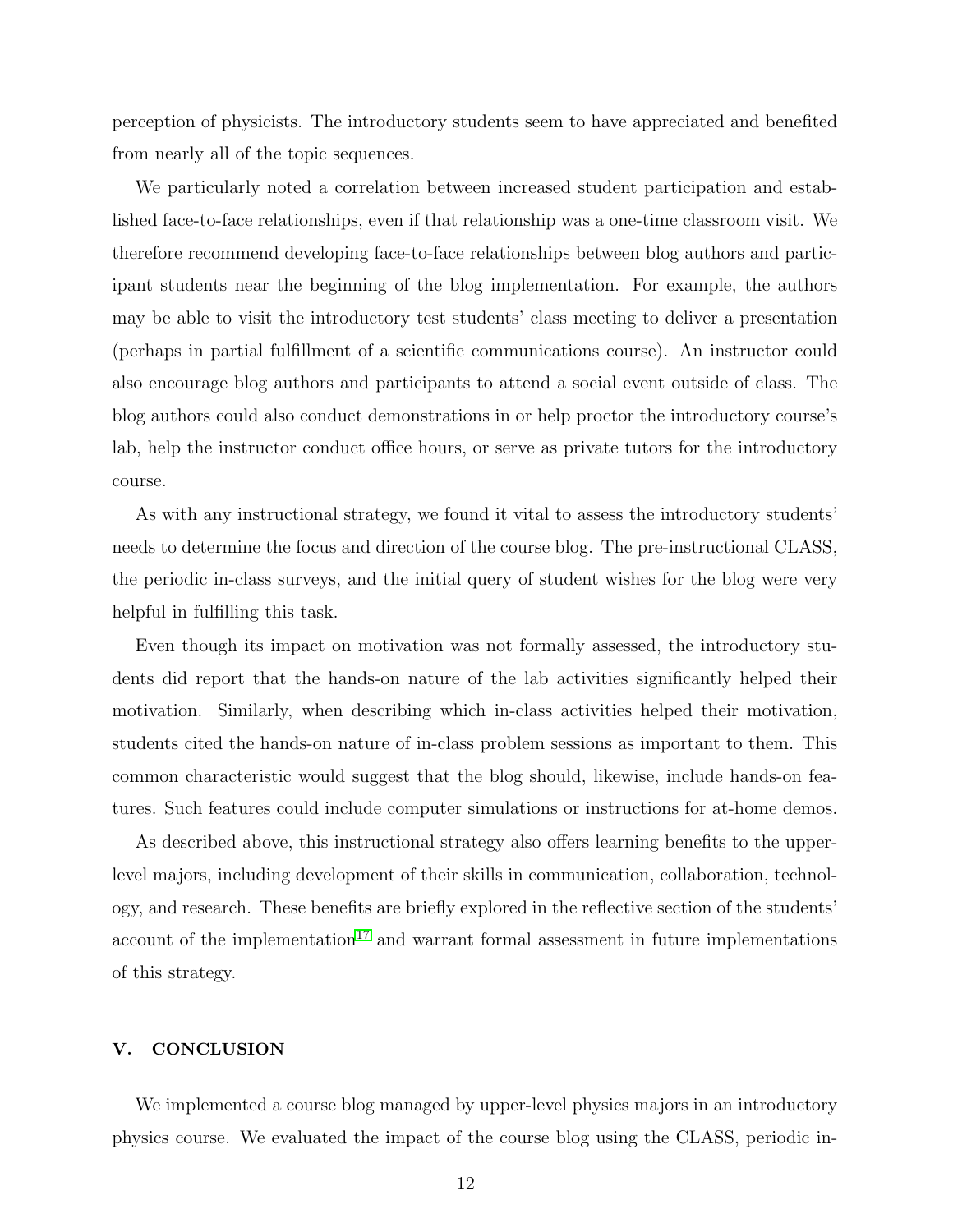class surveys, the student blog comments, and post-instruction student interviews. The blog articles focused on fostering the motivational factors of relevance and confidence in the introductory students. The pre- to post-instructional CLASS shifts show a positive impact on the students' learning attitudes and motivation, especially in the area of Personal Interest; these results were confirmed by the periodic in-class surveys and the interviews. The blog comments revealed an increase in the depth of student engagement on the blog, even though commenting was infrequent. The interviews revealed the students' positive experience with the blog, and have resulted in a number of recommendations for future use.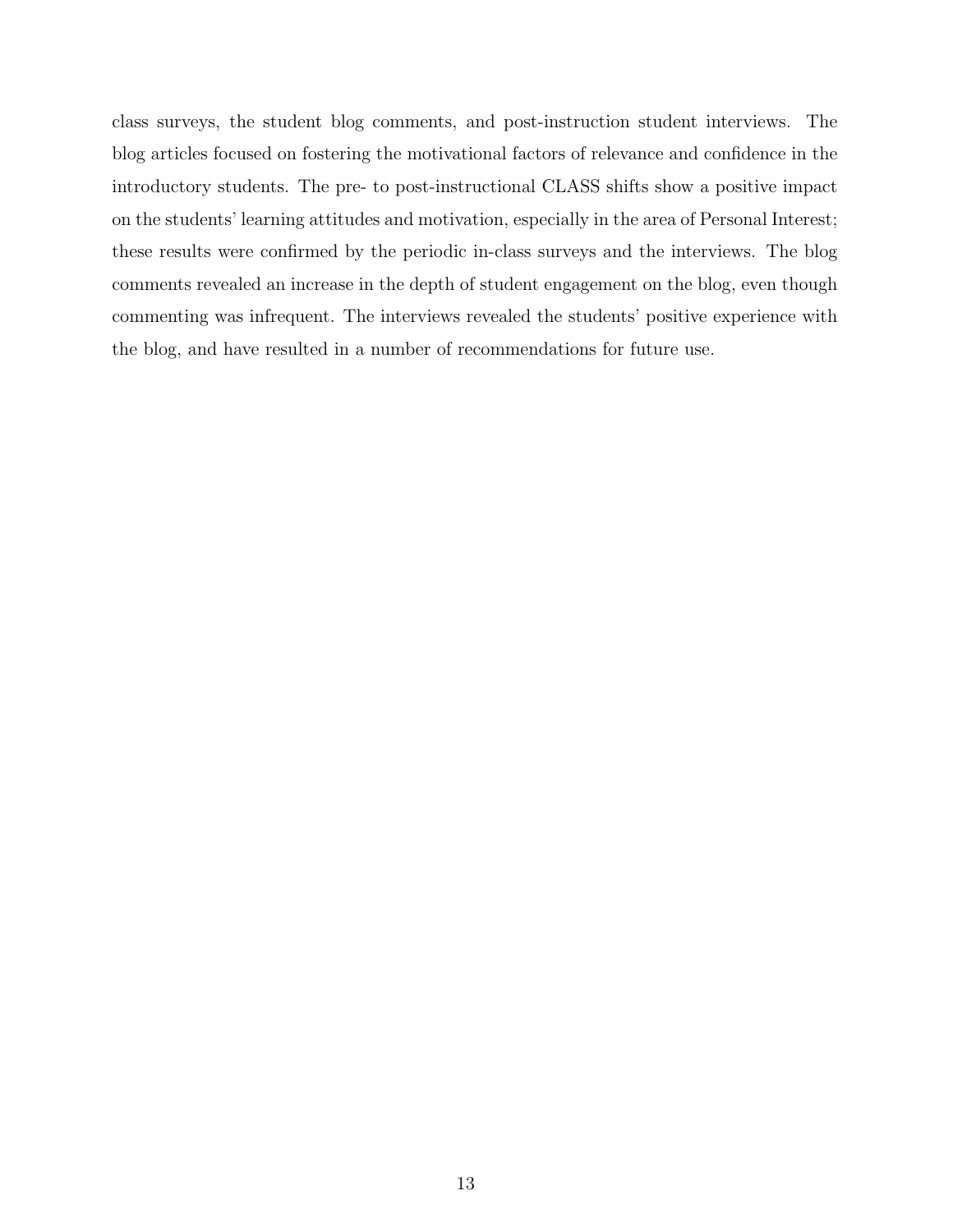## Appendix A: In-Class Surveys

## Course-Related Self-Confidence Survey

The table below contains a list of skills that you are expected to develop to succeed at this course. For each skill, please circle your current level of self-confidence in that skill.

| 1. Read and understand a physics problem.                                            | Very Somewhat Not very Not at all |  |  |  |
|--------------------------------------------------------------------------------------|-----------------------------------|--|--|--|
| 2. Select a physics equation to apply to a prob- Very Somewhat Not very Not at all   |                                   |  |  |  |
| lem.                                                                                 |                                   |  |  |  |
| 3. Use algebra to solve a physics equation for a Very Somewhat Not very Not at all   |                                   |  |  |  |
| desired unknown quantity.                                                            |                                   |  |  |  |
| 4. Use multiple physics equations in combination Very Somewhat Not very Not at all   |                                   |  |  |  |
| to solve a single problem.                                                           |                                   |  |  |  |
| 5. Apply the concepts of trigonometry to a right Very Somewhat Not very Not at all   |                                   |  |  |  |
| triangle.                                                                            |                                   |  |  |  |
| 6. Apply the concepts of trigonometry to a vector. Very Somewhat Not very Not at all |                                   |  |  |  |
| 7. Work with a vector equation.                                                      | Very Somewhat Not very Not at all |  |  |  |
| 8. Create a graph to depict the relationship be-Very Somewhat Not very Not at all    |                                   |  |  |  |
| tween two physical quantities based on predeter-                                     |                                   |  |  |  |
| mined data.                                                                          |                                   |  |  |  |
| 9. Create an electronic graph to depict the re-Very Somewhat Not very Not at all     |                                   |  |  |  |
| lationship between two physical quantities based                                     |                                   |  |  |  |
| on an equation.                                                                      |                                   |  |  |  |
| 10. Examine and draw conclusions from a graph Very Somewhat Not very Not at all      |                                   |  |  |  |
| depicting the relationship between two physical                                      |                                   |  |  |  |
| quantities.                                                                          |                                   |  |  |  |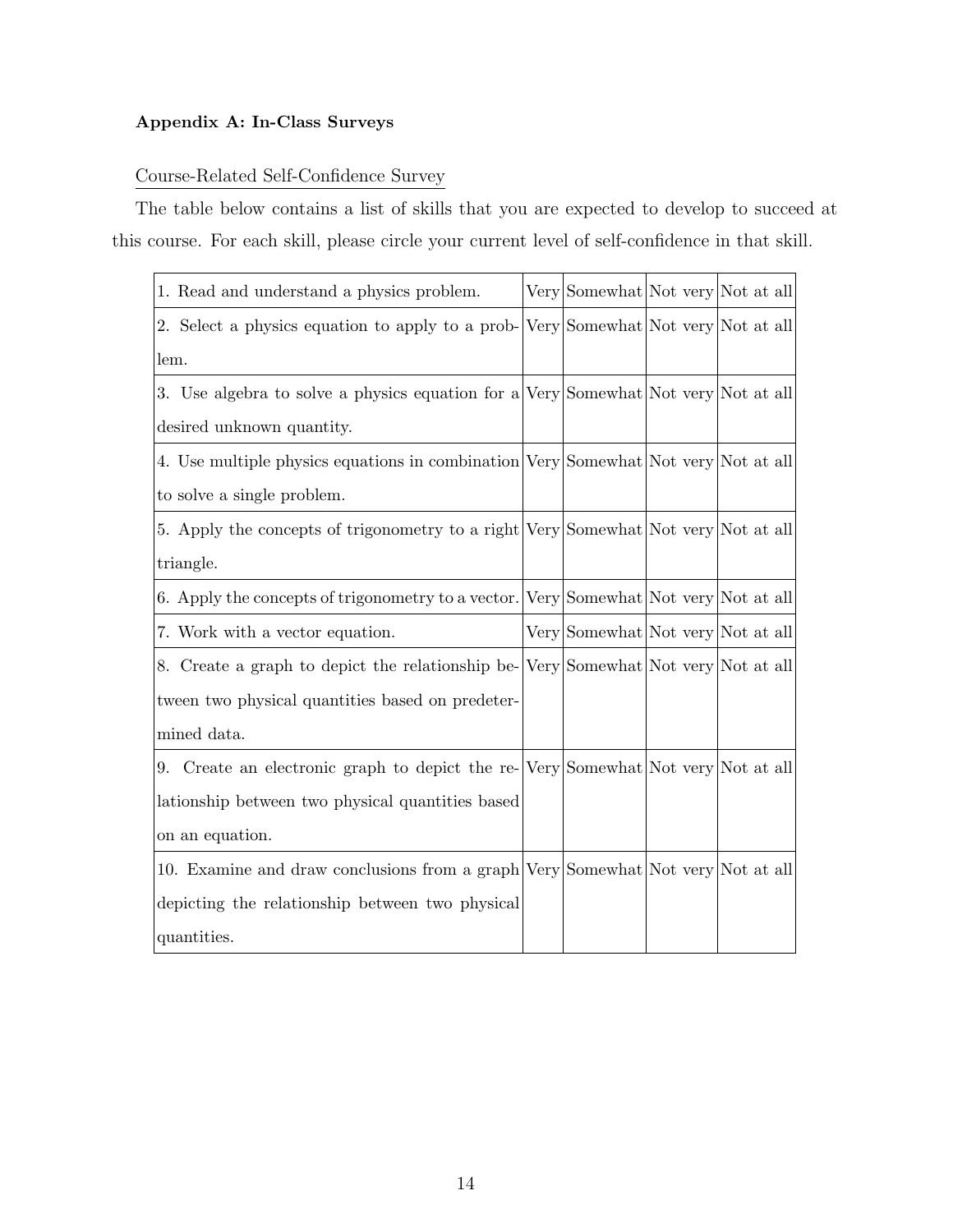### Topics Interest Survey

The table below contains a list of topics that we will cover in this course. Please circle the number after each topic below that best represents your level of interest in that topic. The numbers stand for the following responses:

- $0 =$  No interest at all.
- $1 =$ Interested in an overview of this topic.
- $2 =$  Interested in reading about and discussing this topic.

3 = Interested in applying ideas about this topic in problems or experiments.

| 1. Forces and motion             | $\overline{0}$ | $ 1\rangle$ | 2 3 |  |
|----------------------------------|----------------|-------------|-----|--|
| 2. Energy                        | $\Omega$       | $ 1\rangle$ | 2 3 |  |
| 3. The forces of flight          |                | 0 1         | 2 3 |  |
| 4. Cruising flight               | $\Omega$       | $ 1\rangle$ | 2 3 |  |
| 5. Constant-velocity flight      | $\Omega$       | $ 1\rangle$ | 2 3 |  |
| 6. Constant-speed turning flight |                | 0 1         | 2 3 |  |
| 7. Constant-velocity gliding     | $\Omega$       | $ 1\rangle$ | 2 3 |  |
| 8. Electric and magnetic fields  |                | 0 1         | 2 3 |  |
| 9. DC circuits                   |                | 0 1         | 2 3 |  |
| 10. Resistors                    | $\overline{0}$ | $ 1\rangle$ | 2 3 |  |
| 11. Capacitors                   | 0 1            |             | 2 3 |  |
| 12. Inductors                    | 0 1            |             | 2 3 |  |
| 13. AC circuits                  | $\overline{0}$ | $ 1\rangle$ | 2 3 |  |
| 14. Thermodynamics               | $\Omega$       | 1           | 2 3 |  |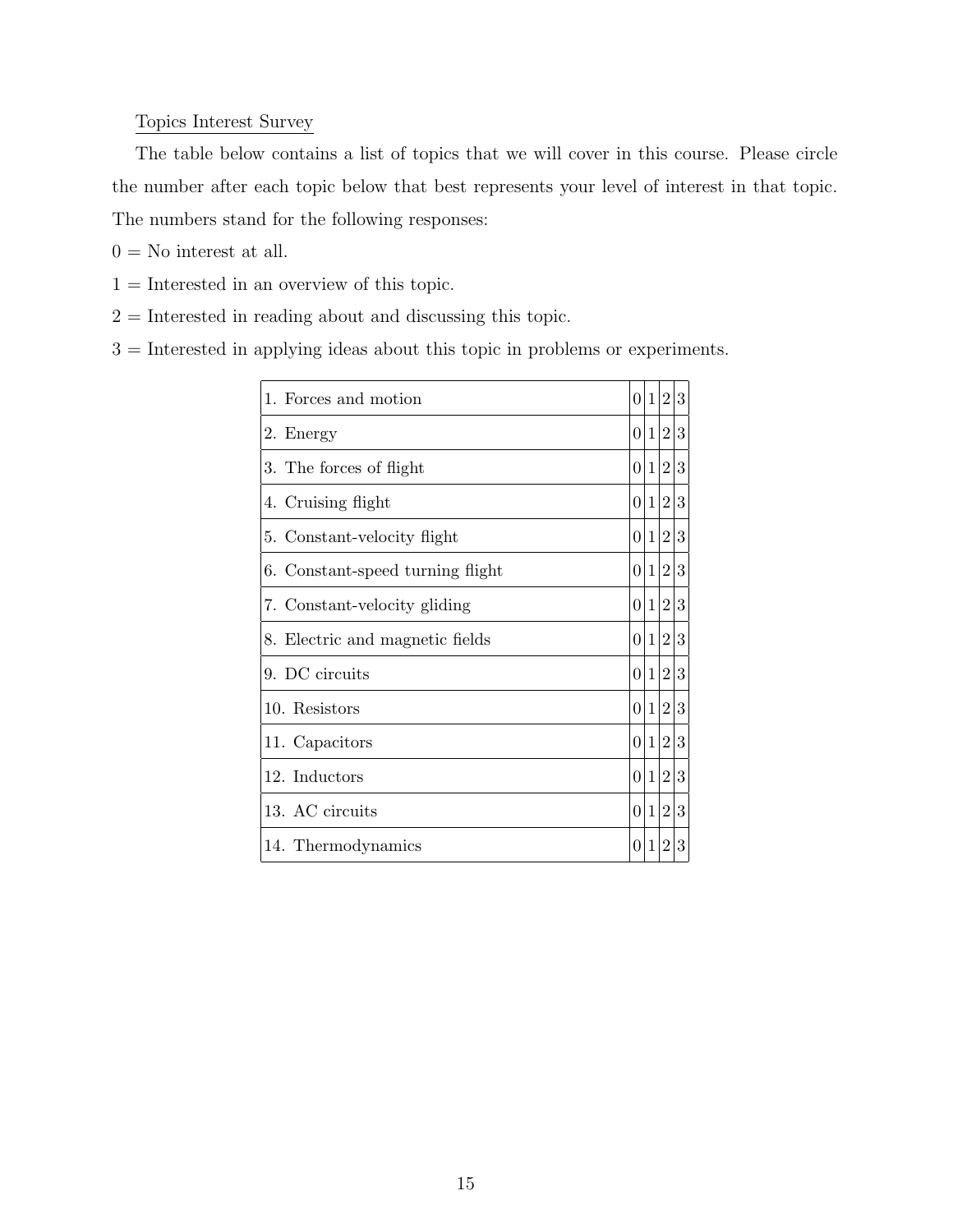#### Course-Related Self-Confidence Update

The table below contains a list of skills that you are expected to develop to succeed at this course. For each skill, please circle how your self-confidence in that skill has changed in the last two weeks of the course.

| 1. Read and understand a physics problem.                                            | Improved Stayed the same Declined |  |  |
|--------------------------------------------------------------------------------------|-----------------------------------|--|--|
| 2. Select a physics equation to apply to a prob-[Improved]Stayed the same Declined]  |                                   |  |  |
| lem.                                                                                 |                                   |  |  |
| 3. Use algebra to solve a physics equation for a Improved Stayed the same Declined   |                                   |  |  |
| desired unknown quantity.                                                            |                                   |  |  |
| 4. Use multiple physics equations in combination Improved Stayed the same Declined   |                                   |  |  |
| to solve a single problem.                                                           |                                   |  |  |
| 5. Apply the concepts of trigonometry to a right Improved Stayed the same Declined   |                                   |  |  |
| triangle.                                                                            |                                   |  |  |
| 6. Apply the concepts of trigonometry to a vector. Improved Stayed the same Declined |                                   |  |  |
| 7. Work with a vector equation.                                                      | Improved Stayed the same Declined |  |  |
| 8. Create a graph to depict the relationship be-[Improved]Stayed the same Declined]  |                                   |  |  |
| tween two physical quantities based on predeter-                                     |                                   |  |  |
| mined data.                                                                          |                                   |  |  |
| 9. Create an electronic graph to depict the re-Improved Stayed the same Declined     |                                   |  |  |
| lationship between two physical quantities based                                     |                                   |  |  |
| on an equation.                                                                      |                                   |  |  |
| 10. Examine and draw conclusions from a graph Improved Stayed the same Declined      |                                   |  |  |
| depicting the relationship between two physical                                      |                                   |  |  |
| quantities.                                                                          |                                   |  |  |

#### Topics Interest Update

This week, we discussed the topic of  $\Box$ . How do you feel your interest in this topic has changed (increased, decreased, or remained the same) since the beginning of the week? Please explain.

Please describe what activities led to your change (or lack of change) in interest in this topic. In particular, please describe the role (if any) that class discussions and the course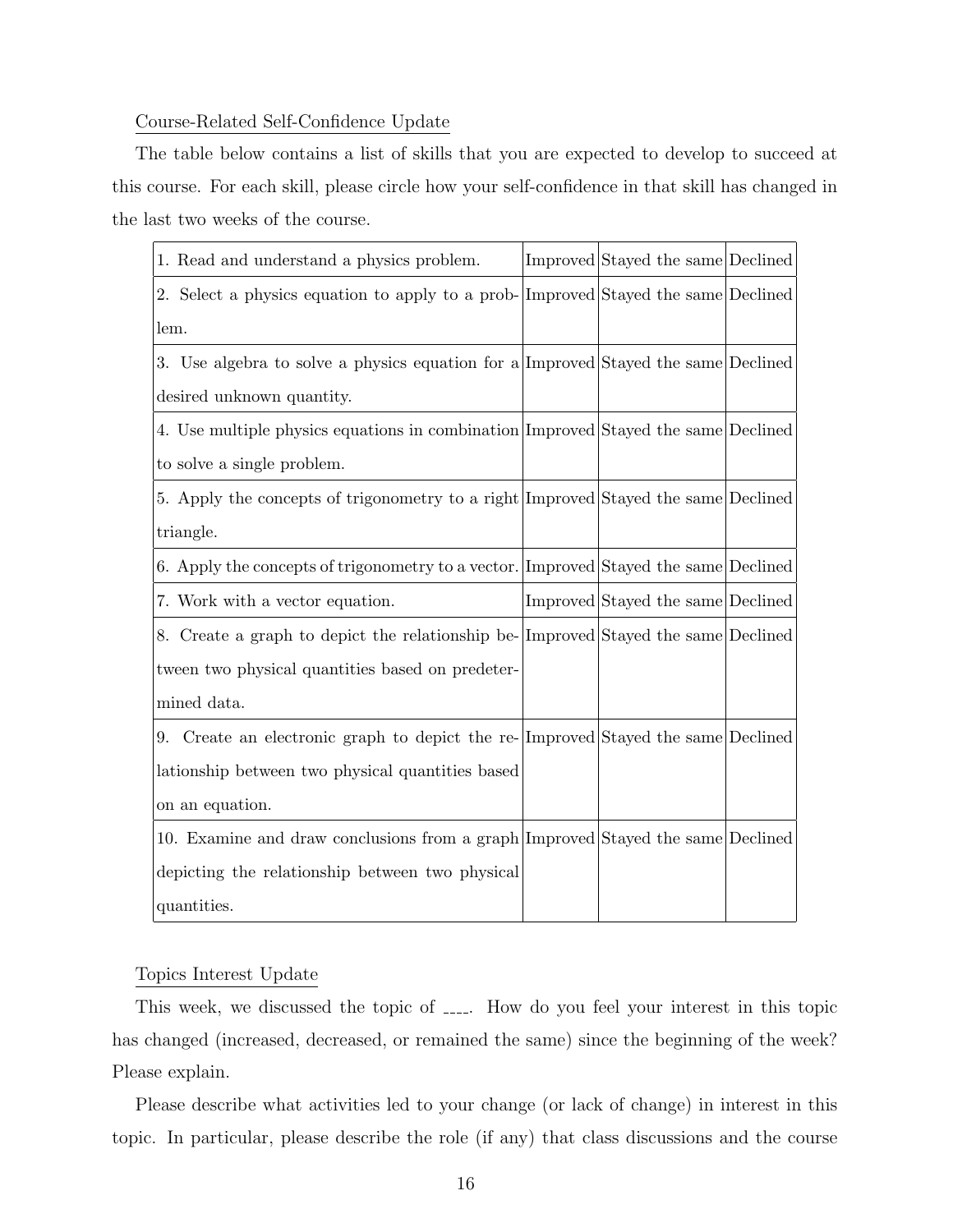blog played to change your interest in this topic. (If you feel that they did not contribute to your change in interest, please indicate.)

#### ACKNOWLEDGMENTS

We thank the Aviation Physic students for their participation in this pilot study. We also thank the 2010-2011 Scholarship of Teaching & Learning Faculty Learning Community (FLC): Heather Downs, Michelle Edmonds, Thomas Harrison (who graciously recorded the student interviews), Andre Megerdichian, Rob Tudor, Colleen Wilson, and Kathy Ingram (who organized the FLC). This work was supported by the 2010-2011 CTL SoTL Fellowship.

<span id="page-16-1"></span><span id="page-16-0"></span>∗ [corresponding author: wlane@ju.edu](mailto:corresponding author: wlane@ju.edu)

- <sup>1</sup> D. Hammer, "Student resources for learning introductory physics," Am. J. Phys. 68 S52-S59 (2000).
- <span id="page-16-2"></span><sup>2</sup> E. F. Redish, J. M. Saul, J. M., & R. N. Steinberg, "Student expectations in introductory physics," Am. J. Phys. 66 (3), 212-224 (1998).
- <span id="page-16-3"></span><sup>3</sup> D. Tarshis, "Measuring What's Hidden: How College Physics Courses Implicitly Influence Student Beliefs," Physics Honors Thesis, University of Colorado at Boulder (2008).
- <span id="page-16-4"></span><sup>4</sup> C. Ames, "Motivation: What teachers need to know," Teach. Coll. Rec. 91, 409-472 (1990).
- <span id="page-16-5"></span><sup>5</sup> J. M. Keller, "Strategies for stimulating the motivation to learn," Performance and Instruction, 26 (8), 1-7 (1987).
- <span id="page-16-6"></span><sup>6</sup> D. Hammer, "Epistemological Beliefs in Introductory Physics," Cognition and Instruction 12 (2), 151-183 (1994).
- <span id="page-16-7"></span><sup>7</sup> D. Lynch, "Motivational beliefs and learning strategies as predictors of academic performance in college physics," College Student Journal 44 (4), 920-927 (2010).
- <span id="page-16-8"></span><sup>8</sup> L. Burke & J. Moore, "A Perennial Dilemma in OB Education: Engaging the Traditional Student," Academy of Management Learning and Education 2 (1), 37-52 (2003).
- <span id="page-16-9"></span><sup>9</sup> W. K. Adams, K. K. Perkins, N. S. Podolefsky, M. Dubson, N. D. Finkelstein, & C. E. Wieman, "New instrument for measuring student beliefs about physics and learning physics," Phys. Rev. S.T. - P.E.R. 2, 010101 (2006).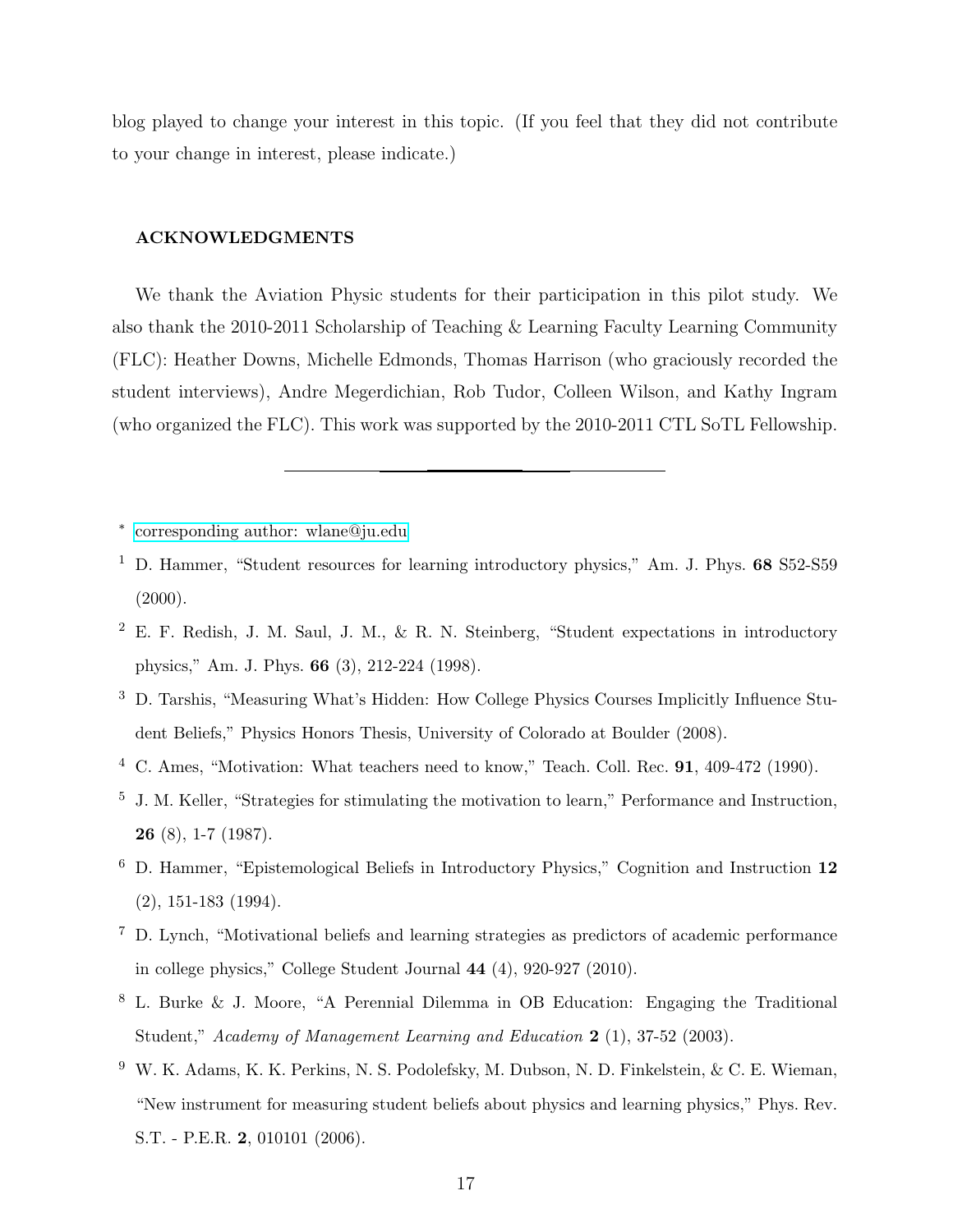- <span id="page-17-0"></span><sup>10</sup> G. Duda & K. Garrett, "Blogging in the physics classroom: A research-based approach to shaping students' attitudes toward physics," Am. J. Phys. 76 (11), 1054-1065 (2008).
- <span id="page-17-1"></span><sup>11</sup> G. Duda & K. Garrett, "Probing Student Online Discussion Behavior with a Course Blog in Introductory Physics," (C. Henderson, M. Sabella,& L. Su, Eds.), AIP Conference Proceedings, 1064, 111-114 (2008).
- <span id="page-17-2"></span><sup>12</sup> D. Harrison, "Can Blogging Make a Difference?" Retrieved March 2, 2011, from Campus Technology: [http://campustechnology.com/Articles/2011/01/12/Can-Blogging-Make-a-](http://campustechnology.com/Articles/2011/01/12/Can-Blogging-Make-a-Difference.aspx?Page=1)[Difference.aspx?Page=1](http://campustechnology.com/Articles/2011/01/12/Can-Blogging-Make-a-Difference.aspx?Page=1) (2011, January 12).
- <span id="page-17-3"></span><sup>13</sup> J. Sprague, & D. Stuart, *The speaker's handbook*, (Harcourt College Publishers, Fort Worth, 2000).
- <span id="page-17-4"></span><sup>14</sup> B. Daley "Novice to expert: an exploration of how professionals learn," Adult Education Quar $terly$  49 (4), 133-147 (1999).
- <span id="page-17-5"></span><sup>15</sup> S. Dreyfus, S. & H. Dreyfus, "A five-stage model of the mental activities involved in directed skill acquisition," unpublished report supported by the Air Force Office of Scientific Research No. Contract F49620-79-C-0063, University of California at Berkeley (1980).
- <span id="page-17-6"></span><sup>16</sup> J. Higdon & C. Topaz, "Blogs and Wikis as Instructional Tools," College Teaching 57 (2), 105-109 (2009).
- <span id="page-17-7"></span><sup>17</sup> A. A. August, K. C. Bretey, B. T. Cory, E. R. Finkley III, R. D. Jones, D. W. Marshall, et al, "Enhancing introductory student motivation and learning attitudes with a major-managed course blog," Journal of Research Across the Disciplines, under review (2011).
- <span id="page-17-8"></span><sup>18</sup> J. M. Keller, "Development and use of the ARCS model of instructional design," J. Inst. Dev. 10 (3), 2-10 (1987).
- <span id="page-17-9"></span><sup>19</sup> R. E. Scherr, & D. Hammer, "Student Behavior and Epistemological Framing: Examples from Collaborative Active-Learning Activities in Physics," Cognition and Instruction 27 (2), 147-168 (2007).
- <span id="page-17-10"></span><sup>20</sup> Y. Hadzigeorgiou, T. Kodakos, & V. Garganourakis, "Using a feature film to promote scientific inquiry." Phys. Ed. 45 (1), 32-36 (2010).
- <span id="page-17-11"></span> $21$  M. Tatalovic, "Science comics as tools for science education and communication: a brief, exploratory study," J. Sci. Comm. 08 (04), A02 (2009).
- <span id="page-17-12"></span><sup>22</sup> T. Angleo, & K. Cross, Classroom Assessment Techniques, (Jossey-Bass, San Francisco, CA, 1993).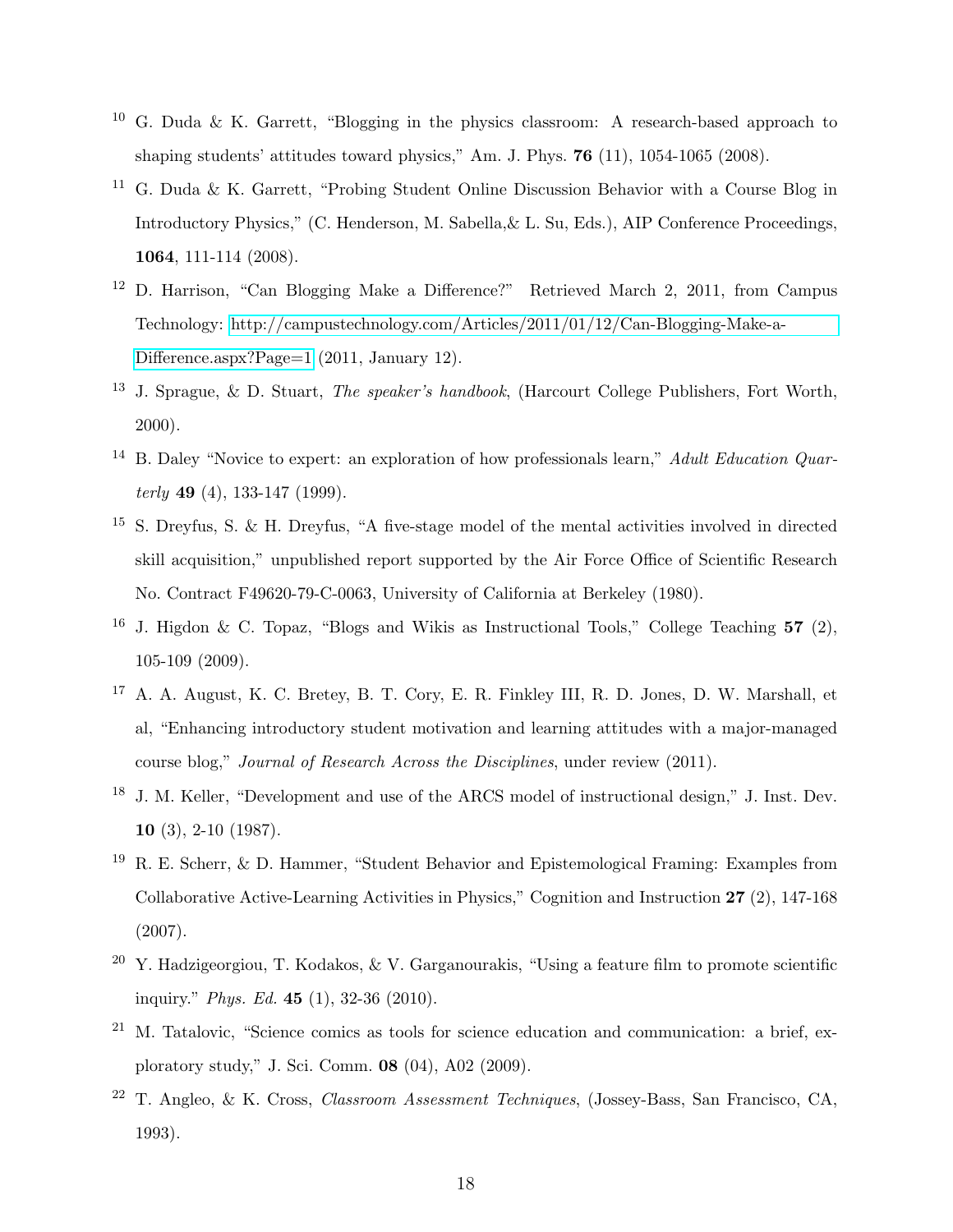<span id="page-18-0"></span> T. de Jong, "Cognitive load theory, educational research, and instructional design: some food for thought," Inst. Sci. 38, 105-134 (2010).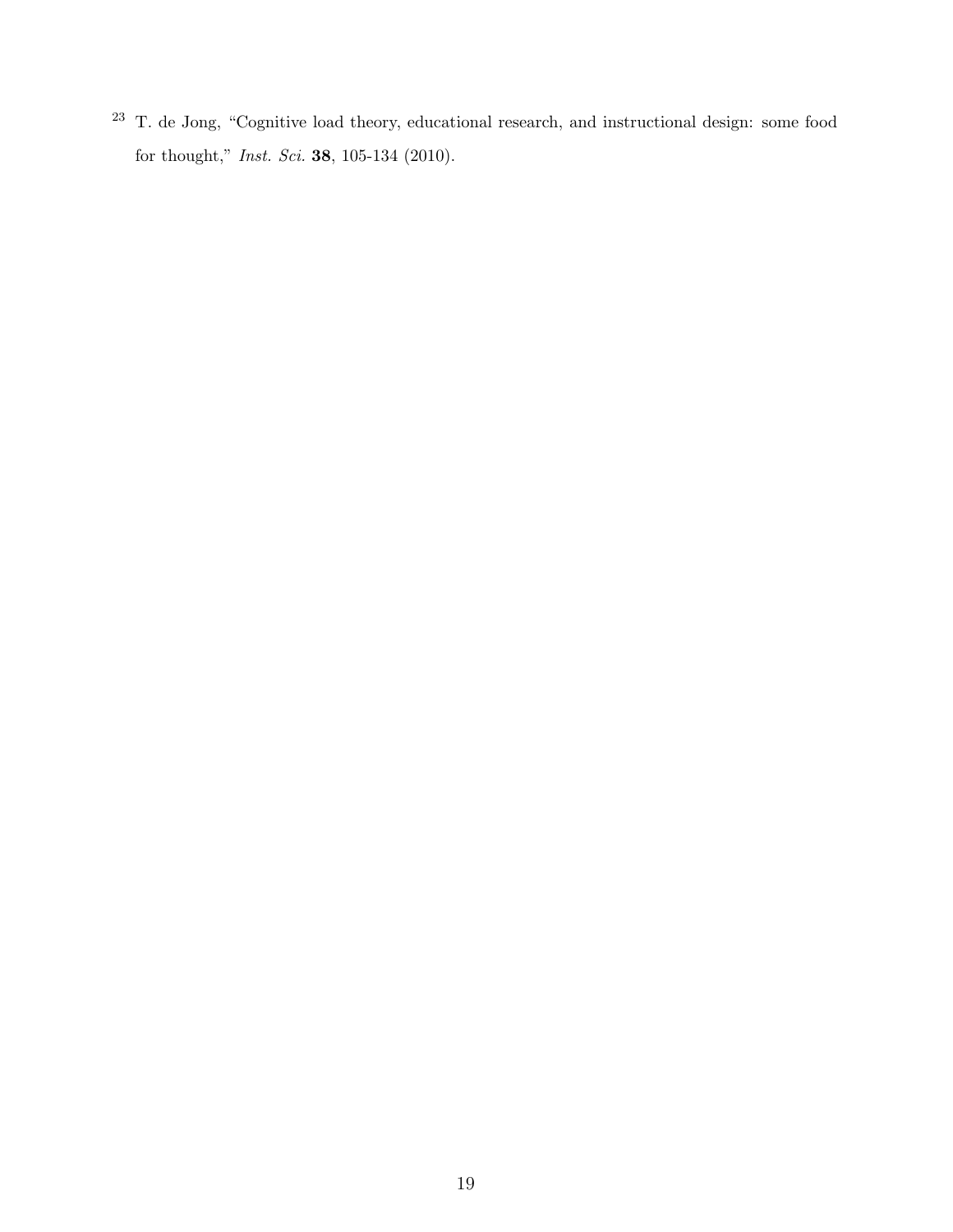## FIGURES



FIG. 1. Fall 2010 CLASS results ( $N = 12$  students), exhibiting typical declines in many categories, though a statistically significant increase in Problem Solving Confidence.